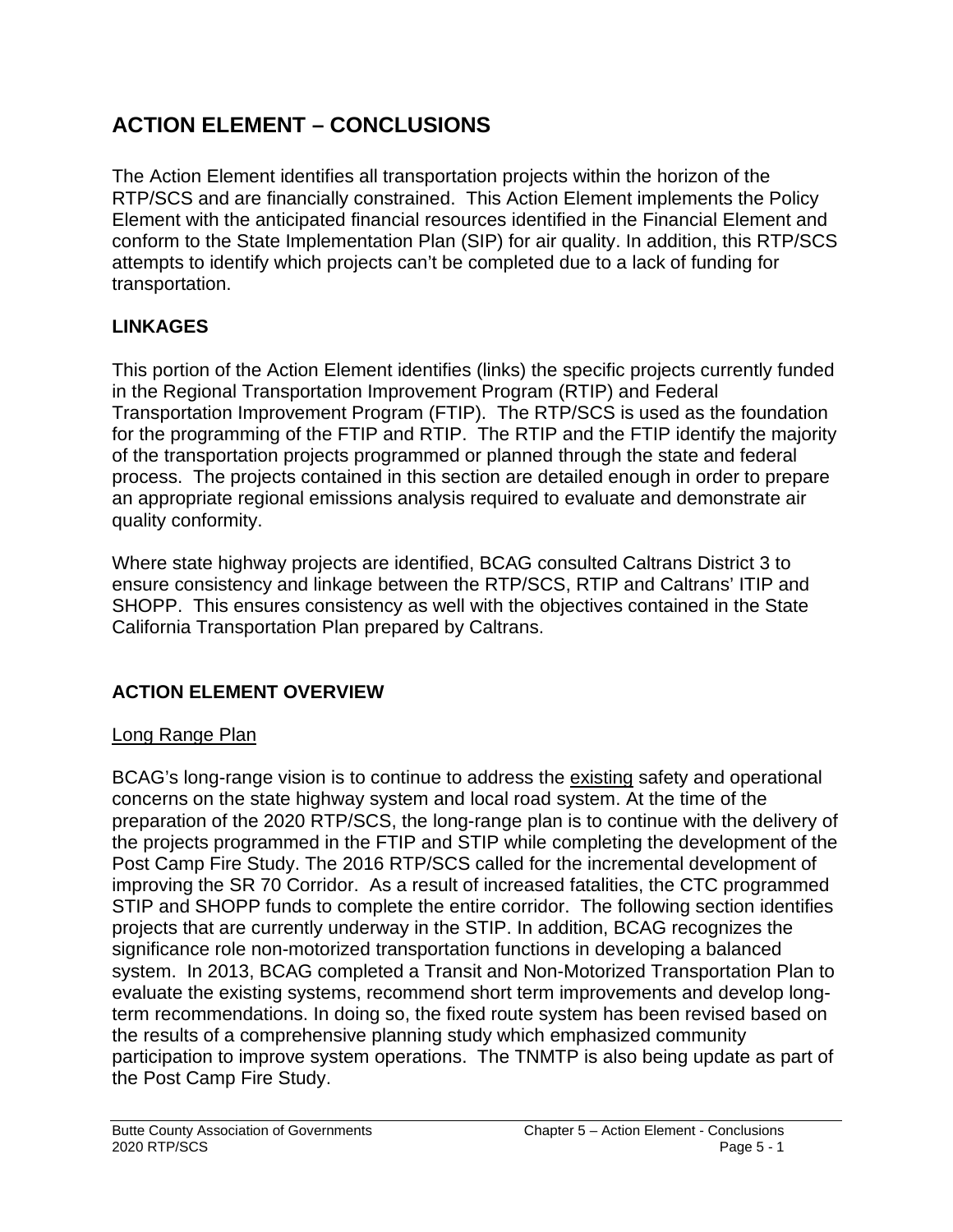**Local roadway needs** have also been included and are identified. Because this Plan is financially constrained, those projects that did not fall within the anticipated funding projections have been identified as "un-funded needs" in the Financial Element.

The **Transit** component of the Plan identifies in detail the current Butte Regional Transit system as well as discussion of planned improvements. Since the last RTP/SCS was prepared the Camp Fire and COVID 19 impacts has impacted the system. The Post Camp Fire will identify recommendations for transit route changes to increase performance and customer needs.

The **Aviation** component of the Plan was developed with the assistance of Caltrans Division of Aeronautics and the City of Chico and Oroville Airport Managers. Updated Airport Master Plan Records have been included.

Butte County's **rail system and goods movement** are also included with discussion of previously studied systems.

A detailed discussion of **non-motorized travel options** is included with appropriate plans for needed improvements.

Butte County is landlocked in that there are **no navigable waters**. As such, this RTP/SCS does not address nor include maritime transportation.

During the 2004/2005 fiscal year, BCAG received a grant from Caltrans to assist in the development of an **ITS plan** for the three counties including Butte, Glenn and Colusa. This plan has been completed and is still current. Caltrans HQ has informed BCAG of their intent to incorporate the North State ITS plan for Butte, Glenn and Colusa Counties and incorporate it into their statewide ITS efforts. During the 2016/17 fiscal year Caltrans began developing a new North Region ITS Master Plan to cover the north state with a new ITS plan. This project is still in progress and its work products will be reflected in the next RTP/SCS.

#### Previous Plan Accomplishments

Since the 2016 RTP/SCS, BCAG with the assistance of Caltrans District 03 and the support of the California Transportation Commission have advanced the programming of the SR 70 Corridor of projects. The SR 70 "Segment 1" Project from Ophir Rd to Palermo Road was also completed. Segment 2 Project from Palermo Rd to Cox Lane is currently under construction and scheduled for completion in 2021. Caltrans is also underway in the environmental process for Segment 3 which represent the portion from E. Gridley Rd. to the Butte / Yuba County line. Completion of Segment 3 is anticipated for 2024.

In addition, the Butte region has secured over \$42 million for bicycle and pedestrian projects in the Active Transportation Program through the California Transportation Commission for Cycles 1-4.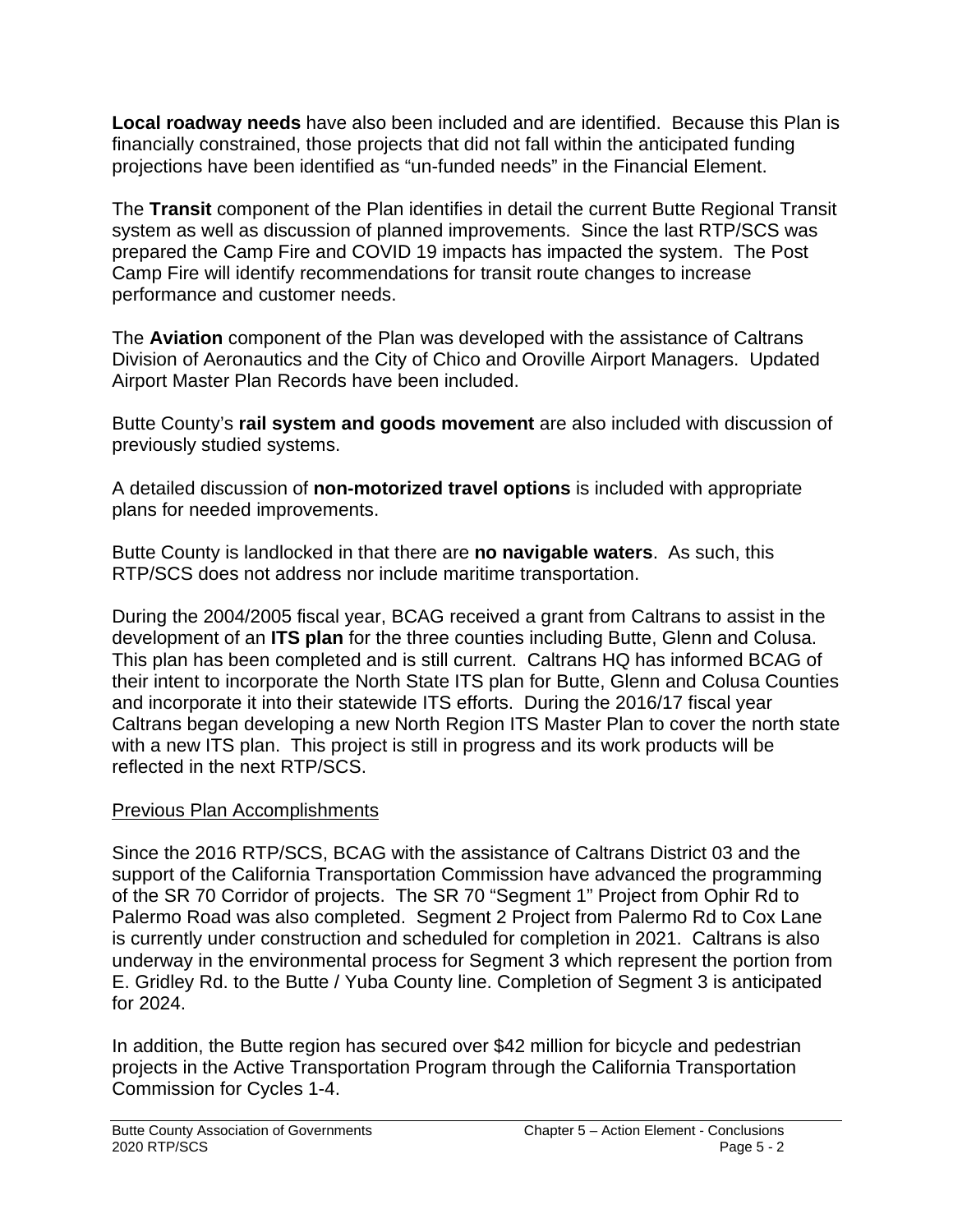Since the 2016 RTP/SCS, the Butte region also experienced the Camp Fire of 2018 and the Oroville Dam Crisis.

#### **Implementation**

A function of the RTP/SCS is to lay out the framework for developing the Regional Transportation Improvement Program (RTIP) for the State Transportation Improvement Program (STIP) cycle and the Federal Transportation Improvement Program (FTIP). This will facilitate discussions and future partnerships in programming jointly funded projects with Caltrans.

The projects identified for STIP and FTIP are consistent with the financial projections identified in the Financial Element of the and with the adopted fund estimate by the California Transportation Commission for the STIP.

#### Air Quality

The results from the 2019 FTIP and 2020 RTP emissions analysis show that current and future emissions of the ozone precursors ROG and NOx will be no greater than the 2011 and 2017 base year emissions levels. Thus, Butte County, in accordance with the Transportation Conformity Rule requirements applicable to Butte County (§51.464 and §51.436 – 51.440), has satisfied the "no-greater-than-2011" test for the 2008 8-hour federal ozone NAAQS and the "no-greater-than-2017" test for the 2015 8-hour federal ozone NAAQS. Based on this analysis, the 2020 Regional Transportation Plan (RTP) and 2019 Federal Transportation Improvement Program (FTIP) conforms to the applicable State Implementation Plan (SIP) and all applicable sections of the EPA's Transportation Conformity Rule. More on air quality and Butte County's designations is discussed as part of the regional emissions analysis. Six months after the RTP/SCS is adopted, BCAG will revisit the FTIP to ensure consistency between the "plan" and the "program". The 2021 FTIP is scheduled for adoption by the BCAG Board in February 2021. The air quality demonstration in the 2021 FTIP will be consistent with the 2020 RTP/SCS.

#### Land Use

All projects in the Butte County RTP/SCS are derived from or are consistent with the goals, policies and objectives of each of the respective jurisdictions' general plans. As such, projects may have already been included as part of the respective agency's environmental documentation. Furthermore, as part of the project development process, each project is required to undergo its own environmental clearance. Throughout the environmental process, each project must stand on its own and satisfy applicable requirements for NEPA and/or CEQA, as well as be consistent with adjacent and or overall environmental goals.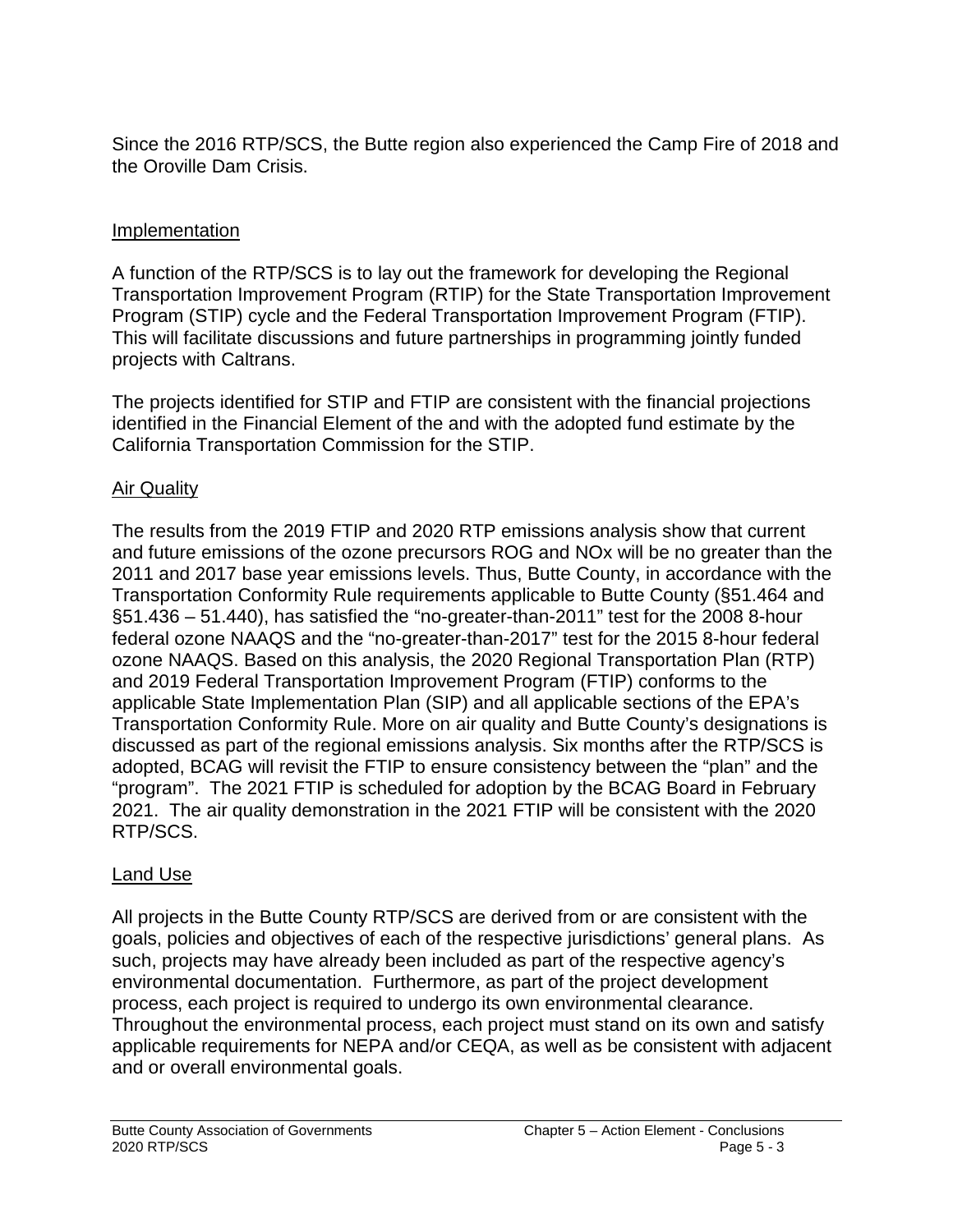BCAG's blueprint planning efforts previously discussed provide the biological data to city and county general plan updates to ensure that this information is considered as part of the general plan update process. These efforts are also ensuring that the various general plan updates are consistent with one another and integrated with the 2020 RTP/SCS, 2020 Regional Housing Needs Plan, and the development of the Butte Regional Conservation Plan. These planning efforts are being coordinated with numerous stakeholder groups throughout the region through an open and transparent public process.

Regarding land use around the airports in Butte County, the Butte County Development Services Department is responsible for preparing the Airport Land Use Compatibility Plan. The Aviation component of the RTP/SCS will address this subject in more detail.

#### Environmental Issues

BCAG has prepared a Supplemental Environmental Impact Report (SEIR) for the 2020 RTP/SCS. In addition, environmental review and mitigation for each project will be studied when a project is programmed. The road projects proposed in the RTP/SCS are located on existing facilities. As such, the environmental impacts are expected to be minimized.

### Corridor Preservation

SR 70 north of its junction with SR 149 has been designated as a scenic highway. This official designation ensures additional compliance for development along the corridor. SR 70 is a gateway to the Sierras with spectacular natural beauty and relatively low traffic volumes.

# New Technologies

As part of the 2004/05 fiscal year, BCAG was the lead agency in developing a multicounty ITS Strategic Deployment Plan. The ITS plan included Butte, Glenn and Colusa counties. BCAG promotes the use of ITS to reduce congestion, improve safety, and enhance mode choice as practical solutions. Caltrans is currently developing the North State ITS project. The 2024 RTP/SCS will include the work products from this effort.

As part of previous FTIP programming cycles, BCAG programmed ITS "types" of project utilizing Congestion Mitigation and Air Quality (CMAQ) funds for a transit bus card reader system. As part of the 2009 FTIP, BCAG purchased and equipped the entire transit fleet with smart card technology as well as AVL/GPS. Where feasible and practical, the local jurisdictions in Butte County are receptive to incorporating ITS into future projects. In 2016/17 BCAG developed a mobile app for both Android and Apple platforms for a smartphone app called "Doublemap" which provides interactive transit route schedule and location. A person will be able to use their smart phone to find out where they are, where is the nearest bus route and how to get there. In addition, BCAG is currently utilizing Google translator on its website to assist non English-speaking